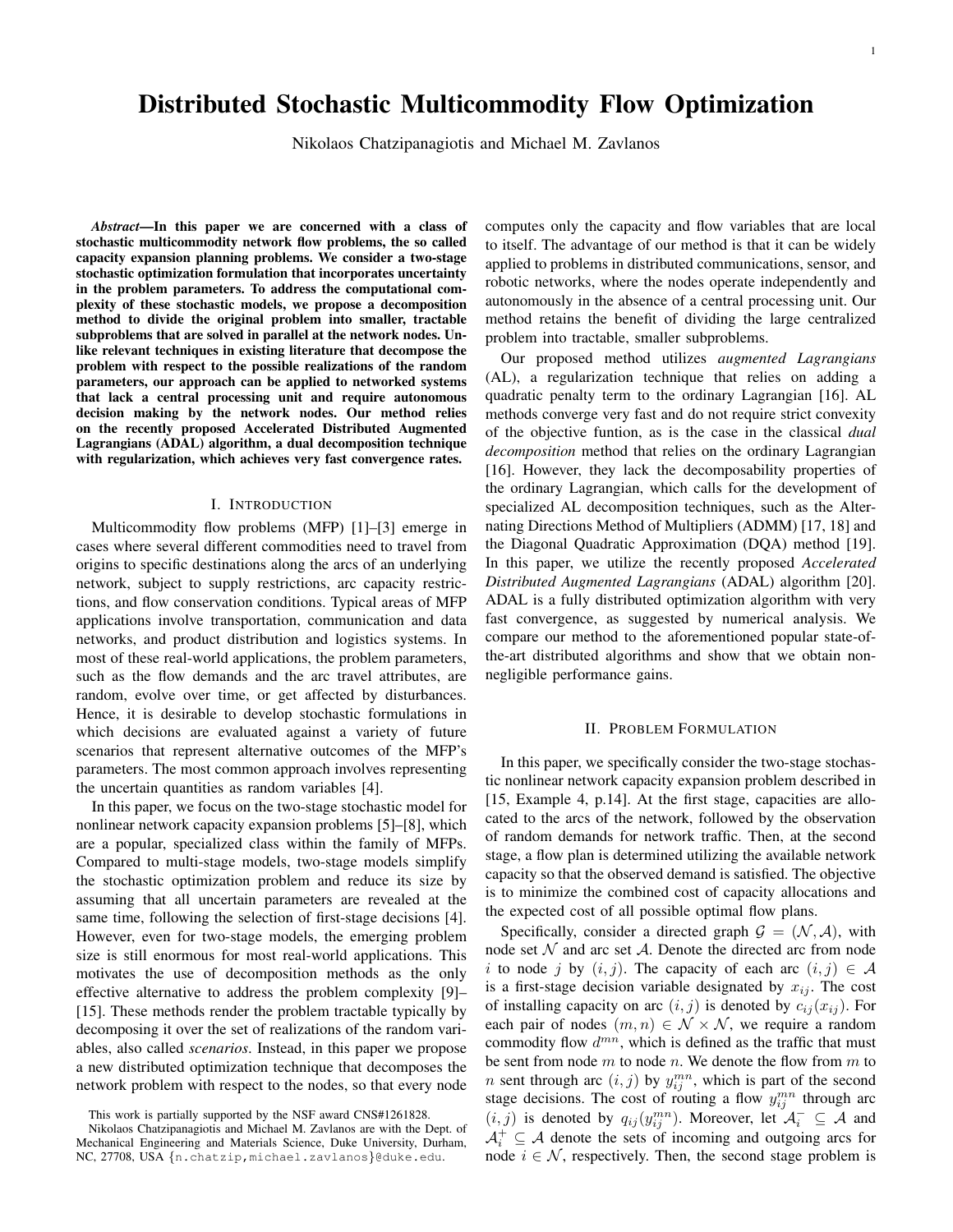the following multicommodity network flow problem

$$
\min_{y_{ij}} \sum_{m,n \in \mathcal{N}} \sum_{\{i,j:(i,j)\in \mathcal{A}\}} q_{ij}(y_{ij}^{mn})
$$
\n
$$
\text{s.t. } \sum_{m,n \in \mathcal{N}} y_{ij}^{mn} \le x_{ij}, \quad \forall \ i,j:(i,j) \in \mathcal{A}, \tag{1a}
$$

$$
y_{ij}^{mn} \ge 0, \quad \forall \ i, j : (i, j) \in \mathcal{A}, \ m, n \in \mathcal{N}, \tag{1b}
$$
\n
$$
\int d^{mn}, \text{if } i = m,
$$

$$
\sum_{\{j:(i,j)\in\mathcal{A}_i^+\}} y_{ij}^{mn} - \sum_{\{j:(j,i)\in\mathcal{A}_i^-\}} y_{ji}^{mn} = \begin{cases} -d^{mn}, \text{if } i=n, \\ 0, \text{otherwise}, \end{cases}
$$
 (1c)

where we require that the sum of all commodity flows on an arc does not exceed its allocated capacity (1a), impose nonnegativity constraints on the flows and capacities for each arc (1b), and include commodity flow balance constraints for each node (1c).

Denote the optimal value of (1) by  $Q(\mathbf{x}, \mathbf{d})$ , where  $\mathbf{x} \in \mathbb{R}^{|\mathcal{A}|}$ and  $\mathbf{d} \in \mathbb{R}^{N(N-1)}$  are the vectors of all capacity allocations  $x_{ij}$  and demands  $d^{mn}$ , respectively, and N is the cardinality of the node set N, i.e.  $|N| = N$ . Then, the first stage problem has the form  $\min_{\mathbf{x} \geq 0} \sum_{\{i,j : (i,j) \in \mathcal{A}\}} c_{ij}(x_{ij}) + \mathbb{E}\left[Q(\mathbf{x}, \mathbf{d})\right]$ . We assume that all matrices and cost vectors are deterministic, except for the flow demand entries  $d^{mn}$  in the second stage equality constraints (1c), which are random. Note that exact knowledge of the probability distribution of the uncertain demand vector d is not possible in most applications. Nevertheless, it is sufficient to know or at least have a good estimate of a finite number of possible realizations of d, which are called *scenarios*. Then, if we denote the set of all available scenarios by S, we have that  $\mathbb{E}[Q(\mathbf{x}, \mathbf{d})] = \sum_{s \in S} p_s Q(\mathbf{x}, \mathbf{d}_s)$ , where  $d_s$  denotes the specific realization of d for scenario  $s \in S$ and  $p<sub>s</sub>$  is its respective probability of occuring. Assuming that  $S$  scenarios are available, the two-stage stochastic nonlinear network capacity expansion problem can be formulated as the deterministic optimization problem

$$
\begin{aligned}\n\min_{x_{ij},y_{ij}} \quad & \bigg[\sum_{\{i,j:(i,j)\in\mathcal{A}\}}c_{ij}(x_{ij}) +\\
&\sum_{s\in\mathcal{S}}p_s\bigg(\sum_{m,n\in\mathcal{N}}\sum_{\{i,j:(i,j)\in\mathcal{A}\}}q_{ij}(y_{ij}^{mn})\bigg)\bigg]\\ \text{s.t.}\ \sum_{\substack{m,n\in\mathcal{N}}}\limits y_{ij}^{s,mn} &\leq x_{ij},\quad\forall\ (i,j)\in\mathcal{A},\ s\in\mathcal{S}\n\\
&y_{ij}^{s,mn} \geq 0, \quad\forall\ (i,j)\in\mathcal{A},\ m,n\in\mathcal{N},\ s\in\mathcal{S},\\
&\sum_{\{j:(i,j)\in\mathcal{A}_i^+\}}\limits y_{ij}^{s,mn} - \sum_{\{j:(j,i)\in\mathcal{A}_i^-\}}\limits y_{ji}^{s,mn} = \n\begin{cases}\nd^{s,mn}, \text{if } i=m, \\
-d^{s,mn}, \text{if } i=n, \\
0, \text{otherwise,} \n\end{cases}\n\end{aligned}
$$

where the superscript s now denotes the scenario index. Clearly, even if only few of the commodity demands are nonzero and they have discrete distributions, the size of the emerging optimization problem (2) is enormous for most real world applications.

# III. DISTRIBUTED OPTIMIZATION USING AUGMENTED LAGRANGIANS

Existing techniques reduce the complexity of two-stage stochastic capacity expansion problems by decomposing the

original centralized problem (2) with respect to scenario bundles [11]–[15]. This approach still requires the presence of a central unit that will gather information from the network, solve the individual subproblems for the scenario bundles, and then send back the decision variables to the corresponding nodes. Instead, in this paper we present a novel method to decompose  $(2)$  into N subproblems that are solved in parallel at the node locations, using the recently proposed ADAL method [20]. The necessary coordination among subproblems is achieved using only information that is available within a local communication neighborhood of the corresponding nodes. The advantage of our proposal is that it retains the feature of reducing the problem's size, while at the same time it eliminates the need for a central coordinating and processing unit.

In order to develop the proposed distributed algorithm to solve (2), we first express (2) in an alternative, equivalent form. To this end, let  $C$  be the set of commodities for a given problem, with cardinality  $|\mathcal{C}| = C$ , and, also, recall that N and  $S$  denote the node and scenario sets with cardinalities  $N$  and S, respectively. Moreover, define  $\mathbf{d}^{s,c} \in \mathbb{R}^N$  to be the vector of flow demands for commodity  $c \in \mathcal{C}$  at scenario  $s \in \mathcal{S}$ . Note that  $d^{s,c}$  has only two nonzero entries, corresponding to the nodes that constitute the source-sink pair for commodity  $c$ . Also, let  $y_i^{s,c} = [y_{i1}^{s,c}, y_{i2}^{s,c}, \dots, y_{iN}^{s,c}]^T \in \mathbb{R}^N$  be the vector of flows of commodity c that node i routes to all other nodes at scenario s, where  $y_{ij}^{s,k}$  denotes the flow of commodity c that node  $i$  routes towards node  $j$  when scenario  $s$  is considered. Then, it is not hard to verify that we can define appropriate matrices  $A_i \in \mathbb{R}^{N \times N}$  for each node i, such that (2) can be equivalently written as

$$
\min \left[ \sum_{i \in \mathcal{N}} \sum_{\{j : (i,j) \in \mathcal{A}_i^+\}} c_{ij}(x_{ij}) + \sum_{s \in \mathcal{S}} p_s \left( \sum_{c \in \mathcal{C}} \sum_{i \in \mathcal{N}} \sum_{\{j : (i,j) \in \mathcal{A}_i^+\}} q_{ij}(y_{ij}^{s,c}) \right) \right]
$$
\n
$$
\text{s.t.} \quad \sum_{i \in \mathcal{N}} \mathbf{A}_i \mathbf{y}_i^{s,c} = \mathbf{d}^{s,c}, \quad \forall s \in \mathcal{S}, \ c \in \mathcal{C},
$$
\n
$$
\sum_{\substack{c \in \mathcal{C} \\ y_{ij}^{s,c} \geq 0, \quad \forall (i,j) \in \mathcal{A}, \ s \in \mathcal{S}, \ c \in \mathcal{C}.}} (3)
$$

We observe that (3) consists of: (i) a separable objective function with respect to the nodes, (ii) constraints that are local to every node  $i$ , whose feasible set we denote by  $\mathcal{Z}_i \;=\; \{\;\; \mathbf{x}_i \;\in\; \mathbb{R}^{|\mathcal{A}^{+}_i|}, \;\; \mathbf{y}_i \;\in\; \mathbb{R}^{|\mathcal{A}^{+}_i|SC} \quad : \quad \sum_{k \in \mathcal{K}} y^{s,c}_{ij} \;\; \leq \;$  $x_{ij}, y_{ij}^{s,c} \geq 0, \forall j : (i,j) \in \mathcal{A}_i^+, s \in \mathcal{S}, c \in \mathcal{C}$ , where  $x_i, y_i$  are the vectors stacking the capacity and flow decision variables for node  $i$ , respectively, and (iii)  $SC$  affine, flow balance constraints  $\sum_{i \in \mathcal{N}} A_i y_i^{s,c} = d^{s,c}$ . The latter constraint set introduces coupling between the flow decision variables of the different nodes and requires decomposition techniques to obtain efficient distributed solutions.

To address this challenge, in this paper, we employ distributed optimization methods with regularization, as they converge fast and can handle problems with objective functions that are not necessarily strictly convex, unlike standard dual decomposition methods. A widely used such regularization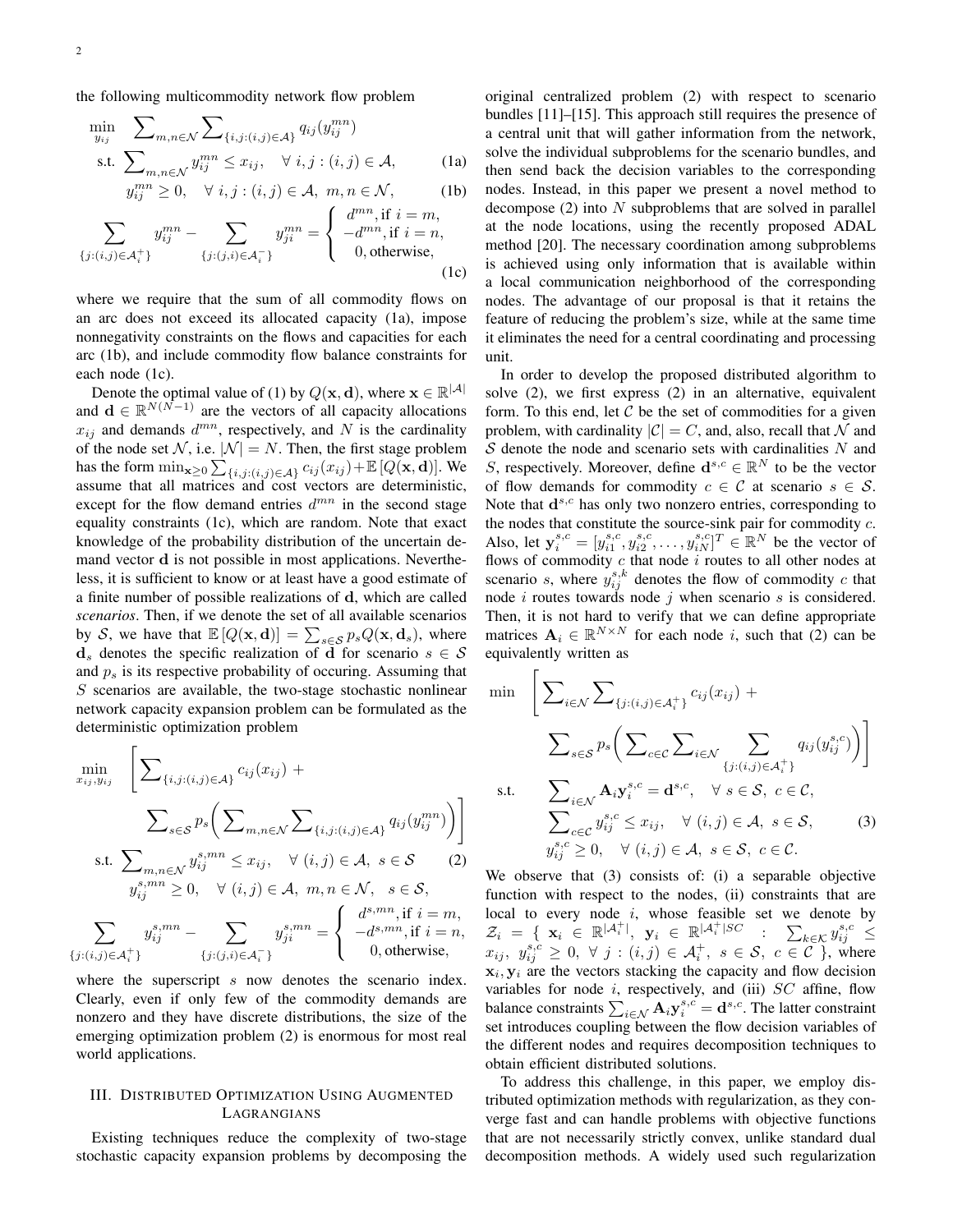technique is the *Method of Multipliers* (MoM), which utilizes the notion of an augmented Lagrangian, obtained by adding a quadratic penalty term to the ordinary Lagrangian [16]. The MoM is an excellent general purpose method for constrained optimization, however the quadratic penalty term introduces cross products between the decision variables, making distributed implementations challenging. For this reason, specialized AL decomposition algorithms for general convex problems have been developed in literature [17]–[19, 21]. The approach presented here is based on the ADAL algorithm [20], which exhibits very fast convergence. Application of ADAL leads to a fully distributed solution of (3), with guaranteed convergence to the optimal point, provided that the cost functions are convex.

## *A. Accelerated Distributed Augmented Lagrangians*

ADAL is an iterative procedure that alternates between updating the primal and dual variables until convergence to the optimal solution is achieved. To apply ADAL to the problem under consideration, let  $k$  denote the iteration index and define  $\lambda^k = [\lambda^{k,1,1}, \ldots, \lambda^{k,1,C}, \lambda^{k,2,1}, \ldots, \lambda^{k,S,C}]^T \in \mathbb{R}^{NSC}$  to be the vector of Lagrange multipliers at iteration  $k$ , associated with the coupling flow balance constraints in (3), where  $\lambda^{k,s,c} = [\lambda_1^{k,s,c}, \dots, \lambda_N^{k,s,c}]^T \in \mathbb{R}^N$  for every scenario  $s \in \mathcal{S}$ and commodity  $c \in \mathcal{C}$ . Let also

$$
\Lambda_i(\mathbf{x}_i, \mathbf{y}_i, \mathbf{y}_j^k, \lambda^k) = \sum_{j:(i,j)\in\mathcal{A}_i^+} \left[ c_{ij}(x_{ij}) + \sum_{s\in\mathcal{S}} p_s \sum_{c\in\mathcal{C}} q_{ij}(y_{ij}^{s,c}) \right] + \sum_{s\in\mathcal{S}} p_s \sum_{c\in\mathcal{C}} (\lambda^{k,s,c})^T \mathbf{A}_i \mathbf{y}_i^{s,c} +
$$
\n(4)\n
$$
\sum_{s\in\mathcal{S}} p_s \sum_{c\in\mathcal{C}} \frac{\rho}{2} \|\mathbf{A}_i \mathbf{y}_i^{s,c} + \sum_{i} \mathbf{A}_j \mathbf{y}_j^{k,s,c} - \mathbf{d}^{s,c} \|^2,
$$

 $j\neq i$ 

denote the local AL of node i, where  $\rho \in \mathbb{R}_+$  is a properly defined penalty coefficient, and  $y_j^k$  denotes the vector of all flow decision variables of node  $j$  at iteration  $k$  that is communicated to node  $i$ , and is considered by node  $i$  as a vector of fixed parameters. Then, at every iteration  $k$ , ADAL begins with every node  $i$  minimizing its local AL (4), subject to the local constraints, i.e.,  $\hat{\mathbf{y}}_i^k =$  $\argmin_{\mathbf{x}_i, \mathbf{y}_i} \quad \Lambda_i\left(\mathbf{x}_i, \mathbf{y}_i, \{\mathbf{y}_j^k\}_{j \in \mathcal{T}_i}, \{\lambda_l^k\}_{l \in \mathcal{H}_i \cup \{i\}}\right)$ . Observe that this optimization step requires only that node  $i$  has access to the, locally available, variables associated with its own flow balance constraint and those of its neighbors. More formally, if we define the neighborhood  $\mathcal{H}_i$  of node i as the set of all nodes j that share an arc with i, i.e.  $\mathcal{H}_i = \{j \in \mathcal{N} :$  $(i, j) \cup (j, i) \in \mathcal{A}$ , then, it is not hard to verify that node i only needs access to the the Lagrange multipliers  $\lambda_i^k$  of its neighbors' flow constraints  $l \in \mathcal{H}_i$  and the flow variables  $y_j^k$ from the set  $\mathcal{T}_i = \{j \in \mathcal{N} : \mathcal{H}_i \cap \mathcal{H}_j \neq \emptyset\}$  of its two-hop neighbors.

After calculating the minimizers  $\hat{\mathbf{y}}_i^k$  of the local ALs (4), every node  $i \in \mathcal{N}$  updates its primal variables  $y_i^k$  (that will be communicated to its neighbors) according to  $y_i^{k+1} =$  $y_i^k + \tau(\hat{y}_i^k - y_i^k)$ , where  $\tau$  is a stepsize, that plays a critical role in the convergence of the ADAL method. Specifically,

#### Algorithm 1 Accelerated Distributed AL (ADAL)

- **Require:** Set  $k = 1$  and define initial Lagrange multipliers  $\lambda^1$  and primal variables  $y_i^1$  for every  $i \in \mathcal{N}$ .
	- 1: For fixed  $\lambda^k$ ,  $\mathbf{y}_i^k$  calculate for all nodes  $i \in \mathcal{N}$  the  $\hat{\mathbf{y}}_i^k$  as the solution of

$$
\hat{\mathbf{y}}_i^k = \arg \min_{\mathbf{x}_i, \mathbf{y}_i} \quad \Lambda_i \left( \mathbf{x}_i, \mathbf{y}_i, \{ \mathbf{y}_j^k \}_{j \in \mathcal{T}_i}, \{ \lambda_l^k \}_{l \in \mathcal{H}_i \cup \{i\}} \right)
$$
\ns.t. 
$$
\mathbf{x}_i, \mathbf{y}_i \in \mathcal{Z}_i
$$

2: If  $\sum_{i \in \mathcal{N}} \mathbf{A}_i \mathbf{y}_i^{s,c} = \mathbf{d}^{s,c}$  for all  $s \in \mathcal{S}$  and  $c \in \mathcal{C}$ , then stop (optimal solution found). Otherwise, for every  $i \in \mathcal{N}$  set

$$
\mathbf{y}_i^{k+1} = \mathbf{y}_i^k + \tau(\hat{\mathbf{y}}_i^k - \mathbf{y}_i^k)
$$

and communicate  $y_i^{k+1}$  to every  $j \in \mathcal{H}_i$ . 3: For every  $i \in \mathcal{N}$ ,  $s \in \mathcal{S}$  and  $c \in \mathcal{C}$  set

$$
\lambda_i^{k+1,s,c} = \lambda_i^{k+1,s,c} + \rho \tau \big( \sum_{j:(i,j)\in \mathcal{A}_i^+} y_{ij}^{k+1,s,c} - \sum_{j:(j,i)\in \mathcal{A}_i^-} y_{ji}^{k+1,s,c} - d_i^{s,c} \big),
$$

communicate  $\lambda_i^{k+1}$  to every  $j \in \mathcal{H}_i$ , increase k by 1 and go to Step 1.

convergence of ADAL is guaranteed if  $0 \le \tau \le a/q$ , where  $a \in [1,2)$  is a relaxation factor and  $q = \max_{i \in \mathcal{N}} |\mathcal{H}_i|$  [20]. In other words,  $\tau$  is determined by the density of the network and, in particular, by its maximum degree.

The final step of ADAL at iteration  $k$  involves the update of the dual variables  $\lambda_i^{k+1,s,c}$ , corresponding to the flow balance constraint of commodity  $c$  at node  $i$  for scenario  $s$ , according to  $\lambda_i^{k+1,s,c} = \lambda_i^{k+1,s,c} + \rho \tau(\sum_{j:(i,j)\in\mathcal{A}_i^+} y_{ij}^{k+1,s,c} \sum_{j:(j,i)\in\mathcal{A}_i^-} y_{ji}^{k+1,s,c} - d_i^{s,c}$ ). The dual updates are distributed by structure. Each node can update the dual variables corresponding to its own flow balance constraints after receiving the updated primal (flow decision) variables from its neighbors. Essentially, the constraint violation with respect to the flow decision variables defines the direction for the dual updates. The proposed method is summarized in Alg. 1.

#### IV. NUMERICAL ANALYSIS

Numerical experiments were performed in order to assess the performance of the ADAL method applied to the problem at hand. In order to compare our approach with other AL decomposition algorithms in the literature, we also present results for the popular ADMM method [17], which is known to exhibit fast convergence speeds in general, for small though accuracies [18].

In all simulations, the examined networks were randomly generated with the agents uniformly distributed in rectangle boxes. The source nodes were intentionally positioned one network diameter apart from their corresponding sink nodes, in order to prevent trivial problem setups. Moreover, the different scenarios were generated by taking samples from uniformly distributed random commodity demand vectors, whose entries were assumed to be independent. Note that implementation of the ADAL and ADMM algorithms necessitates appropriate selection of the penalty parameter  $\rho$  that is known to critically